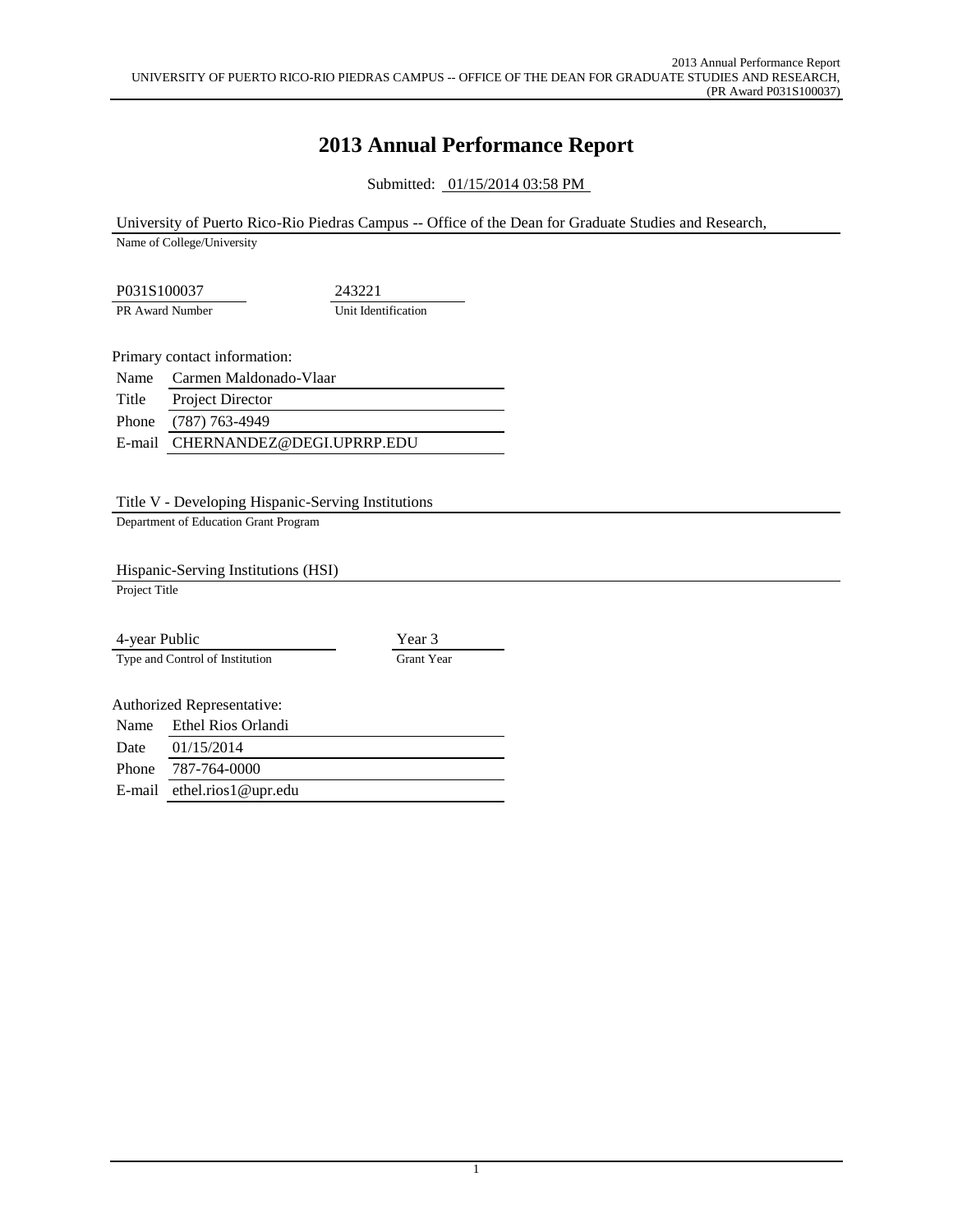### **Section 1: Executive Summary**

The purpose of the legislation that established the Title V program is to " expand educational opportunities for, and improve the academic attainment of Hispanic students; and expand and enhance the academic offerings, program quality, and institutional stability of colleges and universities that are educating the majority of Hispanic college students and helping large numbers of Hispanic students and other low-income individuals complete postsecondary education. & quot;

- A. This section summarizes how the grant enabled the institution to fulfill the legislative intent of the Title V program.
- 1. The impact of the Title V grant on the institution's capacity to contribute to fulfilling the goals of the legislation.

During Year 3, the University of Puerto Rico-Río Piedras Campus (UPR-RP) has extended its capacity to conduct research and engage faculty and undergraduate students in their research endeavor. The accomplishment of this goal directly addresses the Title V purpose of: 1) expanding educational opportunities for, and improve the academic attainment of Hispanic students, and 2) expand and enhance UPR-RP's academic offerings, program quality, and institutional stability. The project has continued to actively engage in a series of activities specifically aimed at: (a) Expanding Undergraduate Faculty Capacity to Actively Engage in Research (b) Expanding Research Opportunities for Undergraduate Students and (c) Strengthening the Institution's Research proposal capacity. Thus, the project has consistently supported the development of UPR-RP's ability to create a sustainable research-based academic culture within non-STEM fields. Specifically this Year 3, we have focused on developing these objectives within the College of Education. The project's initiatives have enabled our institution to further strengthen our academic program quality and improve the academic attainment of Hispanic students conducting research in interdisciplinary fields. Title V staff held periodical meetings with the upper administration, undergraduates and faculty members from the College of Education in order to achieve our performance measures. The project has continued its successful path in our campus by receiving strong support from the community. We have maintained a strong presence in our campus and increased our visibility via the campus webpage and our recently launched iINAS website. For our web research database, over 200 questionnaires have already been received from researchers. Over 254 undergraduates participated in the all student initiatives. Nine research capacity enhancement training workshops were offered. Student evaluations reported an average satisfaction index of 93% on all workshops; 118 undergraduates attended. Ten undergraduates were selected for the SR program. The 2012 Summer Experience Program (SEP) consisted of seven groups with a total of 35 students. Several 2012 SEP and SR participants were accepted in graduate programs and participated in the National Council of Undergraduate Research National Conference. It is the first time a non- STEM organized group from UPR-RP participates at NCUR conference. The First Undergraduate Research and Creative Activity Symposium (PESIC in Spanish) was held on April 4 & 5, 2013. PESIC was a total success with over 200 presentations received from all academic disciplines. (IN)Genios, our digital peer reviewed journal for the publication of undergraduate students work was also developed. The first number will be published on May 2014.

 Regarding Faculty Initiatives, 15 Summer Research Fellowships were awarded: seven in the College of Education (CE), six in the College of Humanities, one in the School of Communication and one in the School of Business Administration. In addition, three Integration Seminars were held in the College of Education. Furthermore, four Summer Research Institutes (SRI) were offered. Moreover, three Research Capacity Enhancement Training Workshops on Mendeley Platform, co-sponsored by the Center for Academic Excellence, were held. A part of the Research, Discovery and Innovation Seminars we offered a Research in Cyberbullying seminar for professors and students.

2. How has the grant helped to carry out the mission of the institution?

UPR-RP mission is based on its history and cultural heritage, which distinguishes it from other campuses in the UPR system. This cultural heritage is the basis for its development, and defines its mission and distinctive contribution within the UPR system.

#### The UPRRP mission is:

1. To promote the integral development of students through curricula that support their intellectual curiosity, critical thinking, lifelong learning, effective communication, appreciation of ethical and aesthetic values, participation in campus activities, reflection, and social responsibility.

2. To provide graduate education of the highest quality in which research and creative activity are core elements and strengthen undergraduate education. In addition, to provide post-baccalaureate programs for training of highly skilled professionals committed to the ideals and values of Puerto Rican society.

3. To provide undergraduate education of excellence with a holistic view of knowledge. This should embrace both general education and specialized training, and develop independent study and research skills within our students.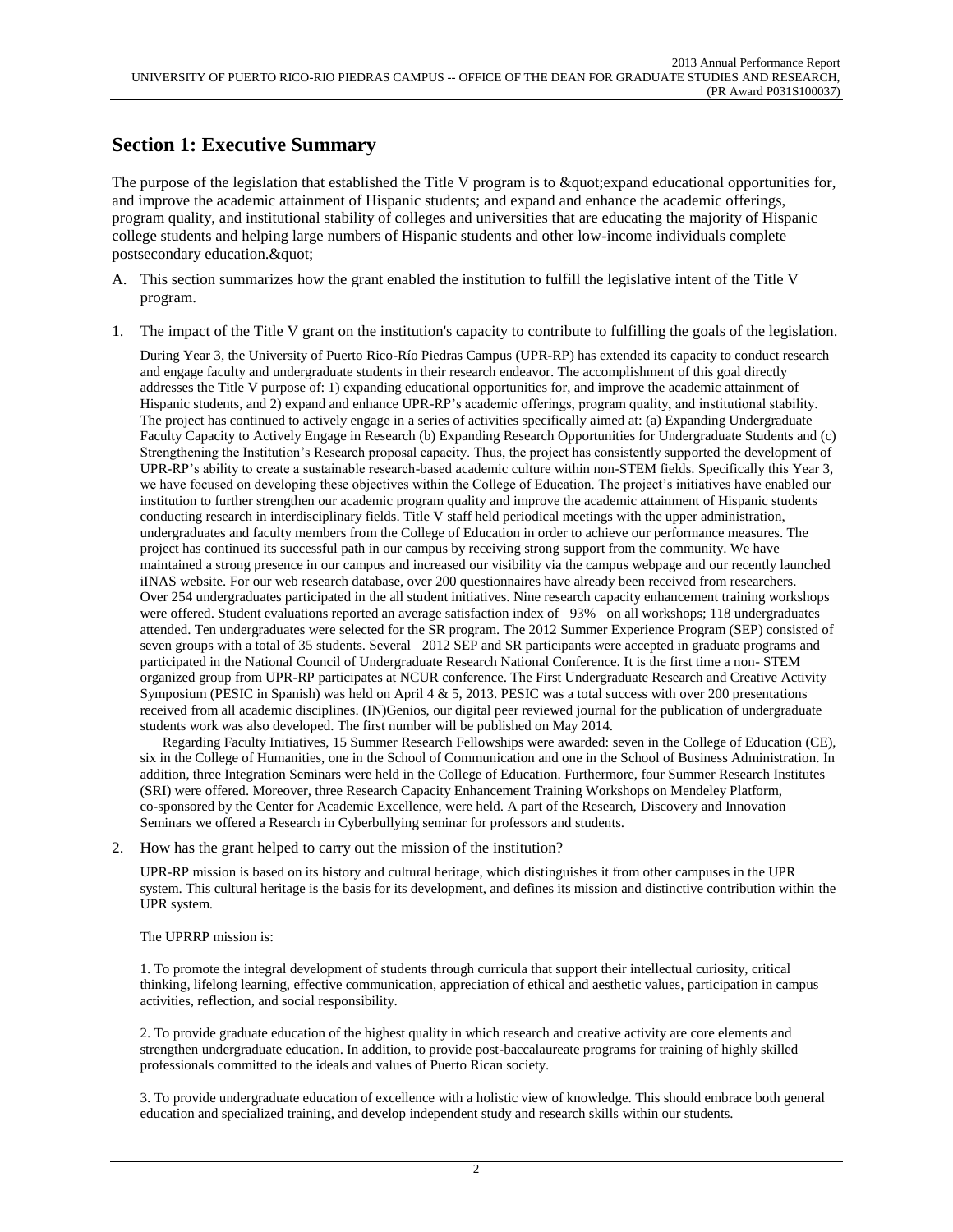4. To develop teaching, research, and community service in accordance with the historical and social reality of Puerto Rico, in harmony with its Caribbean and Latin American context and with projection into the international community. To enrich and strengthen knowledge relevant to the consolidation of Puerto Rican nationality, history, language and culture and to facilitate the development and dissemination of knowledge worldwide.

5. To develop innovative research, community service initiatives and continuing education programs that reflect and contribute to the academic and professional work within the campus. These programs should also contribute to the transformation and continuous improvement of the Puerto Rican society, the analysis and formulation of solutions to economic and political problems of the country, and improving the quality of life.

The present Title V grant results from the strategic plan proposed by our university in Vision 2016 which is aligned with the UPR mission statements. Therefore, the present grant directly helps our institution in strengthening all research initiatives described in its mission. Both student and faculty initiatives aim at enhancing undergraduate research innovation among non-STEM disciplines. Through several faculty initiatives, this Title V grant empowers faculty to improve their academic endeavor by engaging more undergraduate students into research. The grant has also provided for academic exchange between our researchers and renowned international scholars and institutions. In addition, equipment funds from the Title V project allowed the UPR-RP to acquire the InFoEd software in order to streamline pressing post-award issues. The creation of the Office for Sponsored Research Programs and Entrepreneurial initiatives within the Office of the Dean of Graduate Studies and Research has been instrumental in the advancement of research activity within our campus. Funding support for training of staff involved in grant management activities has been extremely beneficial to researchers prior and following the proposal submission. Moreover, the establishment of the new undergraduate research and learning office approved by the program officer in 2013 will provide students and faculty with a new venue of active interaction and create the academic and research culture required for creative thinking and innovation.

B. The following information documents the institution's experience with the grant as reported during the current reporting period.

Discuss the long-range impact Title V has had on your institution's capacity to fulfill the goals of the legislation.

Strengthening the University of Puerto Rico´s research and teaching activity is the main goal of both our Title V and Promoting Post Baccalaureate Opportunities for Hispanic American (PPOHA) projects. Since 2009, the PPOHA program in our campus has had two main objectives: (1) to expand post baccalaureate educational opportunities for, and improve the academic attainment of, Hispanic students; and (2) to expand the post baccalaureate academic offerings as well as enhance the program quality in the institutions of higher education that are educating the majority of Hispanic college students and helping large numbers of Hispanic and low-income students complete postsecondary degrees. To accomplish these objectives, the project has worked to advance development of various components that in the academic year 2012-2013, our fourth project year, provided evidence of important achievements for the overall compliance with the PPOHA objectives. First, four graduate programs, namely: Applied Mathematics/Computer Science; Environmental Science, Business and Biology participated in our activity measures. With our support, these programs converted a total of 28 traditional face to face graduate courses into hybrid, technology intensive, e-learning experiences. In the participant programs, courses have been redesigned and converted for an e –learning modality in which multimedia resources are included and strengthened thus increasing the quality of the programs through the infusion of information and communications technologies that allow for a more enriched learning environment. All implemented courses have received positive evaluations from students. To increase opportunities of postgraduate education to these potential students, the PPOHA Project has been able to financially support 22 graduate students. This support is proving to be critical for these students to stay focused in times of economic contraction. The flexibility of e-learning as well as the financial assistance that has been provided is also supported by our Mentoring Program. The Graduate Student Learning Commons (GSLC) continues its successful path as the premier center for graduate activity in campus with over 1000 students visits every year. Professional and academic activities, seminars and meetings take place at GSLC. During this Year 4, the project has maintained the development of research workshops oriented to the strengthening of the research skills among graduate students. Over 50 graduate students participated in workshops and seminars directed to develop and refine specific research skills. Over 96% of participants evaluated the experience as excellent or very good. Besides this structured activity, the learning space provided at the Learning Commons has increasingly become a place where interdisciplinary research projects are being conceived. The meeting rooms where group discussions are conducted directly to promote this type of collaboration. By the initiative of graduate student assistants that work at the GSLC we have initiated a very successful Film Forum, Cine en la Red (in Spanish) where both graduate and undergraduates participate.

If your institution has experienced any unexpected outcomes as a result of this grant, that affect for better or worse its capacity to fulfill the goals of the legislation, tell us about them here.

The academic and research scenarios available for undergraduate students and faculty teaching undergraduate courses in our campus are in constant development. One of the unexpected outcomes from this project is that our title V office has become an important service and information center for our undergraduate community interested in multidisciplinary research. Specifically, our office has provided accessible and diverse services to our undergraduate student population seeking support for engaging in research activities and the creative process. For example, we have provided counseling and mentoring to students in the completion of a research project and the development of their research capacities. Moreover, our office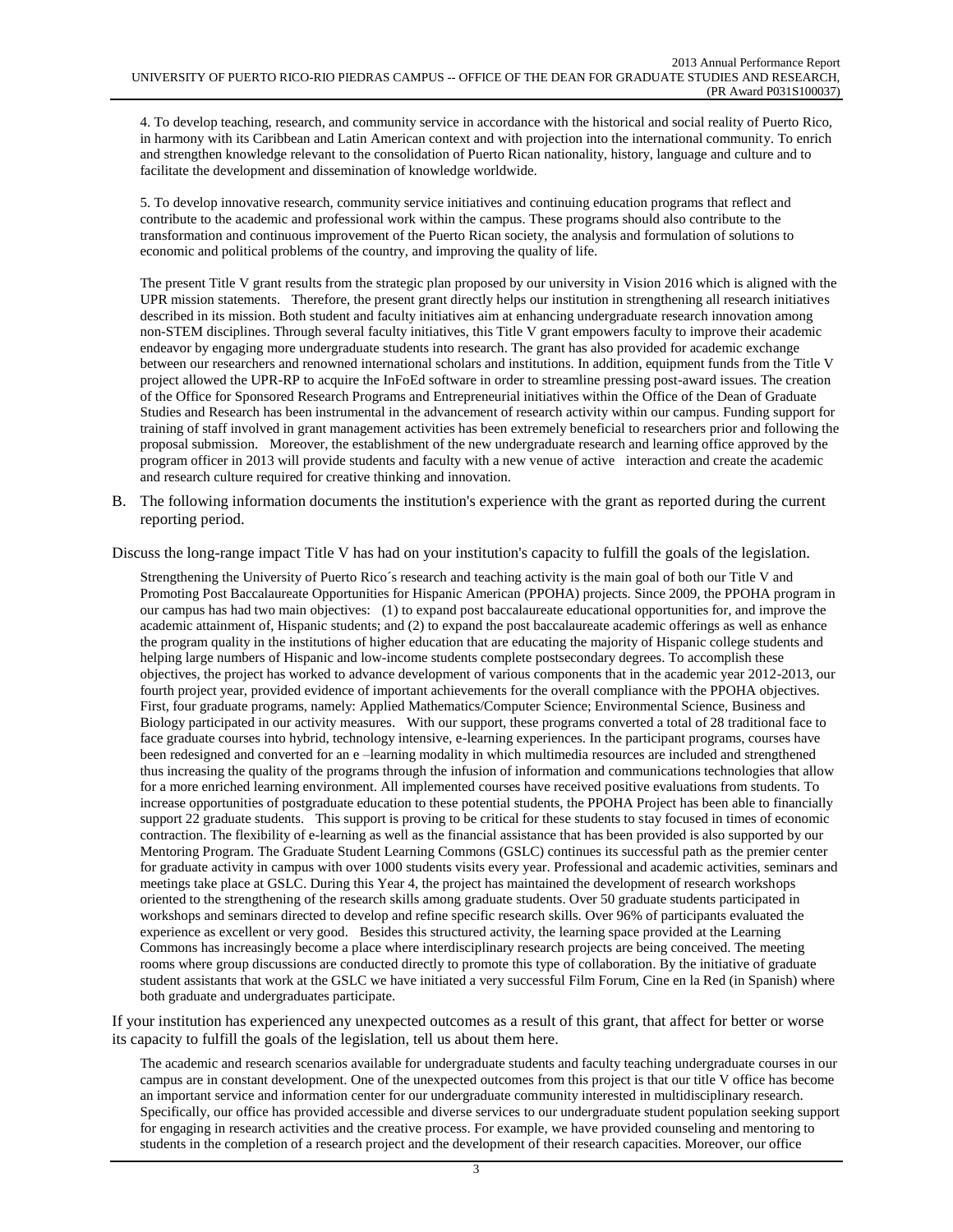organized and sponsored meetings and other academic venues that allowed a significant number of undergraduate students from different disciplines to present their results to the public and engage in critical thinking of their research projects. I addition, our staff constantly provided advise and mentoring to our faculty in developing their research ideas and achieving the completion of their research projects. Based on our experience and assessment of the present needs of our undergraduate community we submitted and got approved a change of objective proposal to enhance the reach of our office by establishing: The Undergraduate Learning and Interdisciplinary Research Office (ULIRO). ULIRO is in accordance with the Strategic Plan University 2016, Goal 1: developing UPR-RP into the flagship research institution. As part of the programmatic objectives for faculty research development in this proposal, it is projected that ULIRO will sponsor and organize year-round events and programs specially focused on new research areas of inquiry and multi-interdisciplinary approaches for faculty and undergraduate students within our campus. In addition, the ULIRO will offer meeting and working spaces for SRs and other undergraduate research programs that may require administrative and mentoring support. Moreover, it is expected that the ULIRO will become a premier interactive technology and resource based center for undergraduate research in our campus. We are convinced that ULIRO in conjunction with the Office of sponsored Research and Business initiatives will bring a positive and much needed change to the research culture of our campus. Another unexpected outcome was an immediate success of our undergraduates in achieving their academic and research goals beyond their expectations. The First Undergraduate Research and Creative Activity Symposium successfully engaged faculty and undergraduates from all academic disciples to exchange ideas and creative work. For the first time in our institution's recent history, our project organized an academic and research venue where the arts, sciences, business and humanities research and creative work came together in a unique conversation. Interestingly, the two colleges with the highest participation were Social Sciences and Humanities. We strongly believe that our combined efforts to strengthen these colleges' research agenda have played a crucial role in their participation of this highly-regarded initiative. Finally, we have also witnessed an unexpected outcome with the InfoEd's Proposal Development module. We have achieved improvement in grant submission since the implementation of this equipment and software. Furthermore, the institutional configuration of the Enterprise Staging Area and of the Award Tracking and Financial Tracking modules is functional. The Grants Electronic Management System (GEMS) was launched last year and despite some difficulties its is up and running and used for the submission of FIPI grants.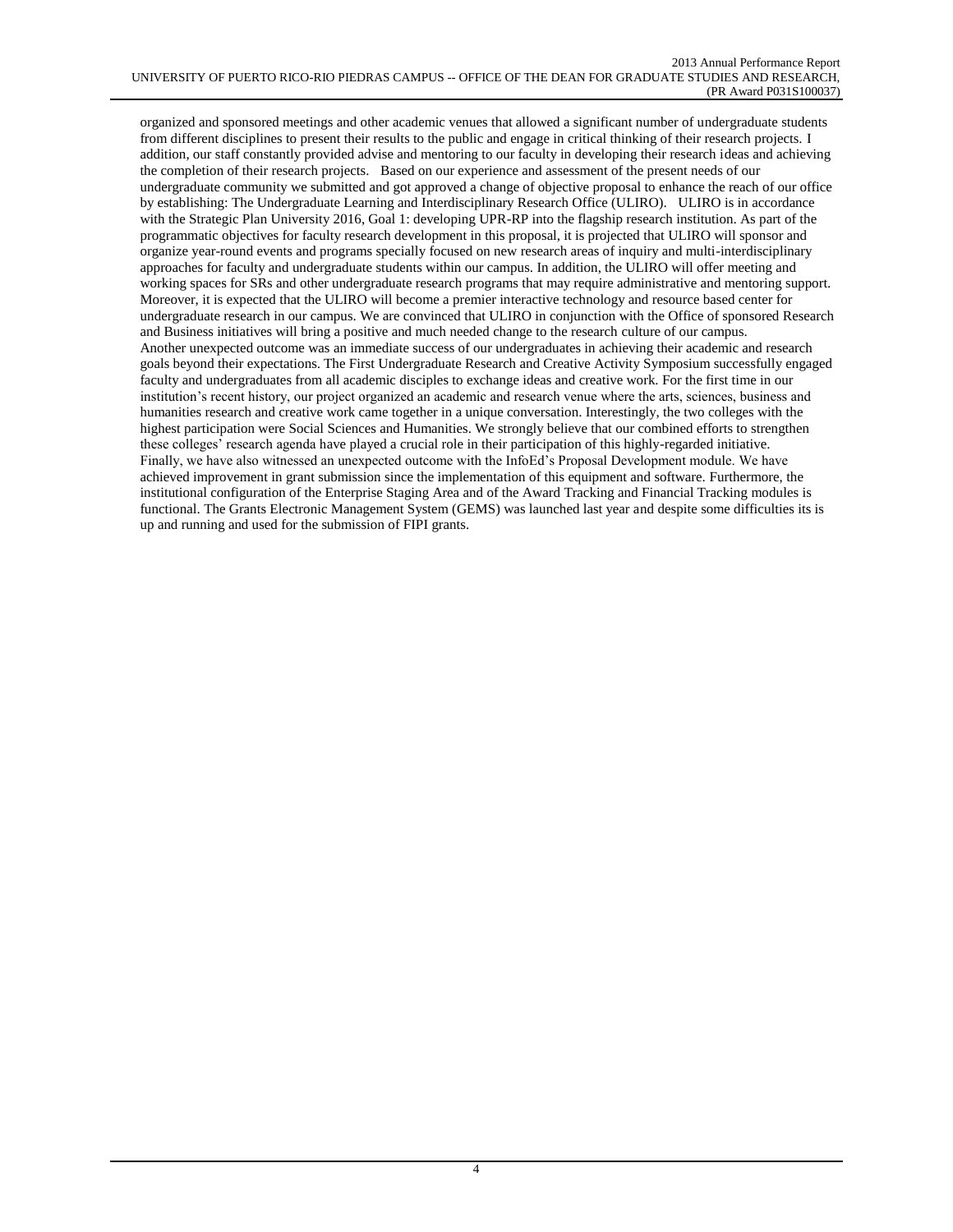## **Section 2: Institutional Profile**

(IPEDS information is not included in the APR).

# **Accreditation**

Institution's primary accrediting agency.

X Middle States Association of Colleges and Schools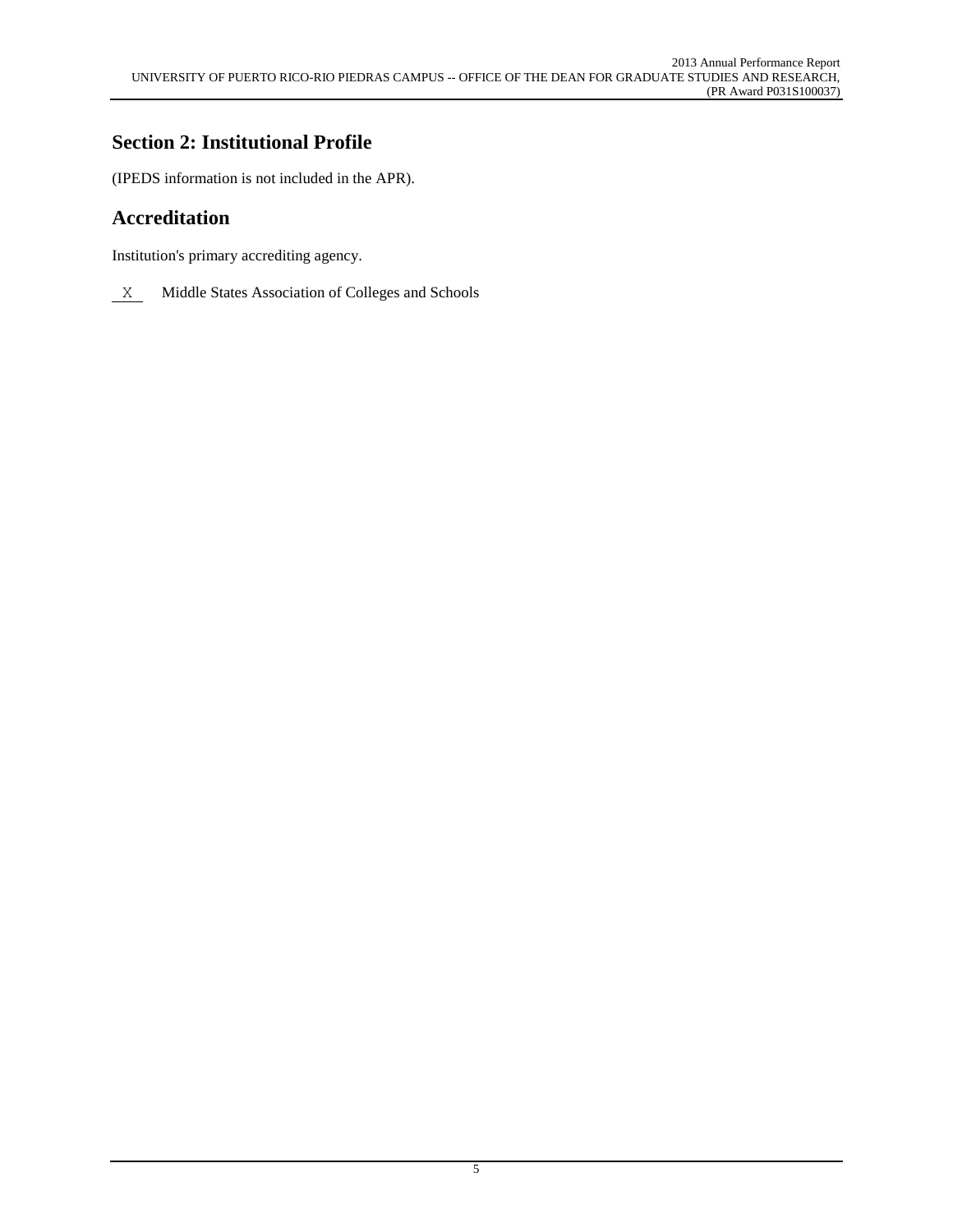### **Section 3: Grant Activities and Focus Areas**

Grant activity carried out during this reporting period in your grant application: **Strengthening UPR-RP through Development of a Research-Based Academic Culture**

Total \$ spent on this activity during the current reporting period: \$360,917.86

Focus Area: *Academic Quality*

| <b>Title V Legislative Allowable Activities</b><br>[Note: All listed activities are directly from the legislation.]                                                                                          | <b>Dollars Spent</b> | % of Dollars     |
|--------------------------------------------------------------------------------------------------------------------------------------------------------------------------------------------------------------|----------------------|------------------|
| Purchase, rental, or lease of scientific or laboratory equipment for educational<br>purposes, including instructional and research purposes.                                                                 | 3,851.00             |                  |
| Construction, maintenance, renovation, and improvement in classrooms, libraries,<br>laboratories, and other instructional facilities.                                                                        | 0.00                 | $\theta$         |
| Support of faculty exchanges, faculty development, curriculum development,<br>academic instruction, and faculty fellowships to assist in attaining advanced<br>degrees in the fellow's field of instruction. | 159,010.20           | 44               |
| Purchase of library books, periodicals, and other educational materials, including<br>telecommunications program materials.                                                                                  | 0.00                 | $\boldsymbol{0}$ |
| Tutoring, counseling, and student service programs designed to improve academic<br>success.                                                                                                                  | 121,926.11           | 34               |
| Funds management, administrative management, and acquisition of equipment for<br>use in strengthening funds management.                                                                                      | 76,130.55            | 21               |
| Joint use of facilities, such as laboratories and libraries.                                                                                                                                                 | 0.00                 | $\overline{0}$   |
| Establishing or improving a development office to strengthen or improve<br>contributions from alumni and the private sector.                                                                                 | 0.00                 | $\mathbf{0}$     |
| Establishment or improving an endowment fund.                                                                                                                                                                | 0.00                 | $\boldsymbol{0}$ |
| Creating or improving facilities for Internet or other distance learning academic<br>instruction capabilities, including purchase or rental of telecommunications<br>technology equipment or services.       | 0.00                 | $\Omega$         |
| Establishing or enhancing a program or teacher education designed to qualify<br>students to teach in public elementary schools and secondary schools.                                                        | 0.00                 | $\boldsymbol{0}$ |
| Establishing community outreach programs that will encourage elementary school<br>and secondary school students to develop the academic skills and the interest to<br>pursue postsecondary education.        | 0.00                 | $\boldsymbol{0}$ |
| Expanding the number of Hispanic and other underrepresented graduate and<br>professional students that can be served by the institution by expanding courses<br>and institutional resources.                 | 0.00                 | $\theta$         |
| OTHER ACTIVITIES--PLEASE DESCRIBE IN SIMILAR DETAIL                                                                                                                                                          | 0.00                 | $\mathbf{0}$     |
| <b>Total Expenditure For This Activity</b>                                                                                                                                                                   | 360,917.86           | 100%             |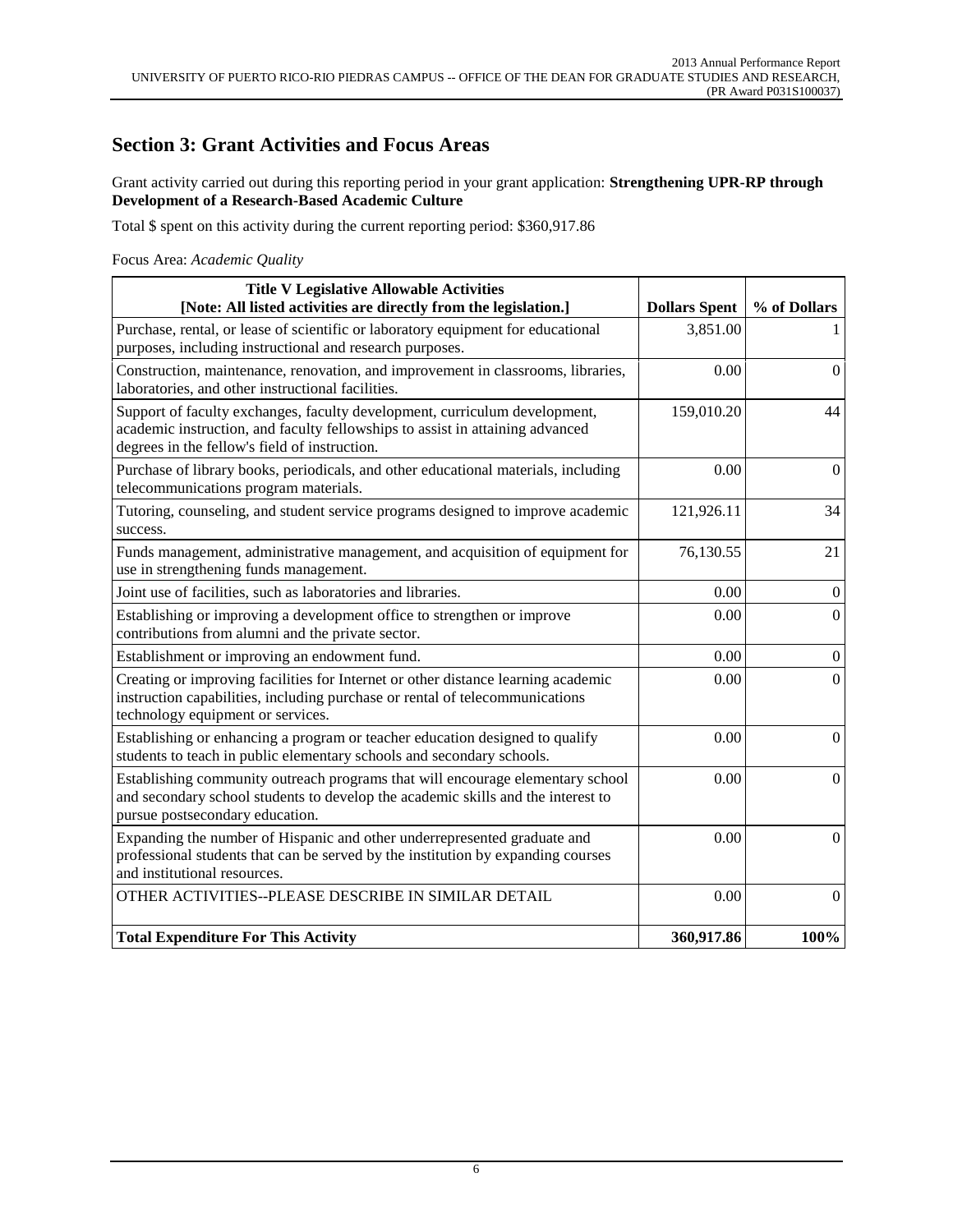### **Process Measures for "Strengthening UPR-RP through Development of a Research-Based Academic Culture"**

The following information depicts what the grantee has accomplished in the LAA categories for this Activity.

**LAA Category:** *Purchase, rental, or lease of scientific or laboratory equipment for educational purposes, including instructional and research purposes.*

| Did the amount of scientific or laboratory educational equipment rented or<br>leased increase? | Yes        |  |  |
|------------------------------------------------------------------------------------------------|------------|--|--|
| If yes:                                                                                        |            |  |  |
| Start $\$$ spent on equipment $\_0.00$                                                         |            |  |  |
| End $\$$ spent on equipment 3851.00                                                            |            |  |  |
| Application Objective \$ 3851.00                                                               |            |  |  |
|                                                                                                |            |  |  |
| Did the quality of scientific or laboratory educational equipment rented or<br>leased improve? | Yes        |  |  |
| No standardized data elements                                                                  |            |  |  |
| Did the number of students with access to scientific or laboratory educational                 | <b>Yes</b> |  |  |
| equipment rented or leased increase?                                                           |            |  |  |
| If yes:                                                                                        |            |  |  |
| Start # students $0$                                                                           |            |  |  |
| End # students 254                                                                             |            |  |  |
| Application Objective $\#$ 200                                                                 |            |  |  |
|                                                                                                |            |  |  |

**LAA Category:** *Support of faculty exchanges, faculty development, curriculum development, academic instruction, and faculty fellowships to assist in attaining advanced degrees in the fellow's field of instruction.*

| Did the number of faculty trained in educational technology increase? | Yes |
|-----------------------------------------------------------------------|-----|
| If yes:                                                               |     |
| Start # of faculty trained $\overline{0}$                             |     |
| End # of faculty trained $82$                                         |     |
| Application Objective $# 100$                                         |     |
|                                                                       |     |
| Other: Did the number of summer research fellowship increase?         | Yes |
| If yes:                                                               |     |
| Start $\overline{0}$                                                  |     |
| End $15$                                                              |     |
| Application Objective 12                                              |     |
|                                                                       |     |
| Other: Did the number of research institutes increase?                | Yes |
| If yes:                                                               |     |
| Start $0$                                                             |     |
| End 4                                                                 |     |
| Application Objective 3                                               |     |

**LAA Category:** *Tutoring, counseling, and student service programs designed to improve academic success.*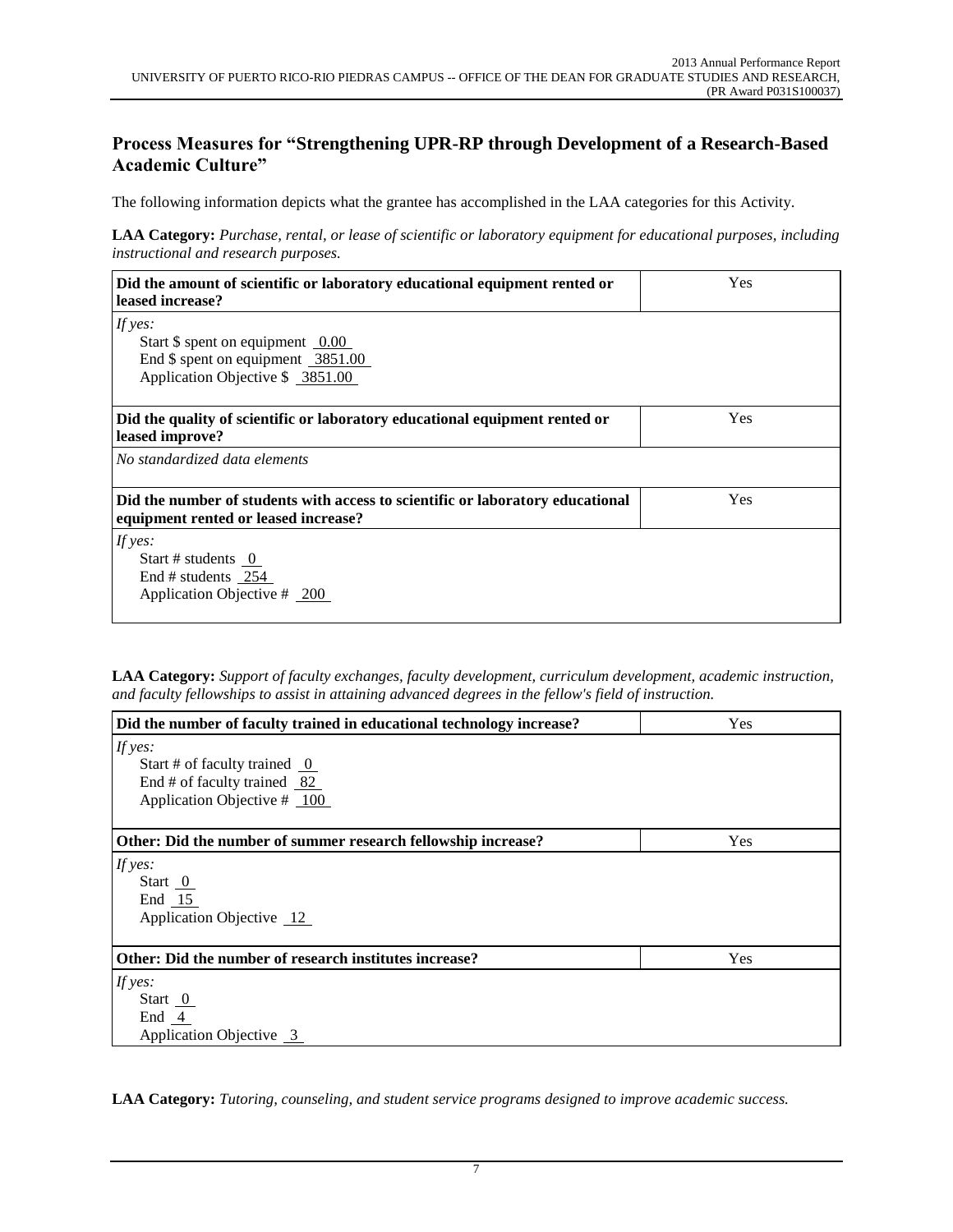| Did the number of tutors increase?                                        | Yes |
|---------------------------------------------------------------------------|-----|
| If yes:                                                                   |     |
| Start # $_0$                                                              |     |
| End # $15$                                                                |     |
| Application Objective $# 5$                                               |     |
|                                                                           |     |
| Did the number of students using tutoring services increase?              | Yes |
| If yes:                                                                   |     |
| Start # $_0$                                                              |     |
| End # $73$                                                                |     |
| Application Objective $# 5$                                               |     |
| Did the number of students using counseling services increase?            | Yes |
| If yes:                                                                   |     |
| Start # $_0$                                                              |     |
| End # $39$                                                                |     |
| Application Objective $# 5$                                               |     |
| Did the number of students satisfied with tutoring services increase?     | Yes |
| If yes:                                                                   |     |
| Start # $_0$                                                              |     |
| End # $73$                                                                |     |
| Application Objective $# 5$                                               |     |
|                                                                           |     |
| Did the number of students satisfied with counseling services increase?   | Yes |
| If yes:                                                                   |     |
| Start # $_0$<br>End # $39$                                                |     |
| Application Objective $# 5$                                               |     |
|                                                                           |     |
| Did the academic attainment of students using tutoring services increase? | Yes |
| If yes, methodology used:                                                 |     |
| Teacher survey                                                            |     |
|                                                                           |     |
| Other: Did the workshop for Scholar's in Residence increase?              | Yes |
| If yes:                                                                   |     |
| Start 0                                                                   |     |
| End $22$                                                                  |     |
| Application Objective 8                                                   |     |
|                                                                           |     |

**LAA Category:** *Funds management, administrative management, and acquisition of equipment for use in strengthening funds management.*

| Did you establish or enhance a funds management quality control system? | <b>Yes</b> |
|-------------------------------------------------------------------------|------------|
| No standardized data elements                                           |            |
|                                                                         |            |
| Did you establish or enhance an institutional research system?          | <b>Yes</b> |
| No standardized data elements                                           |            |
|                                                                         |            |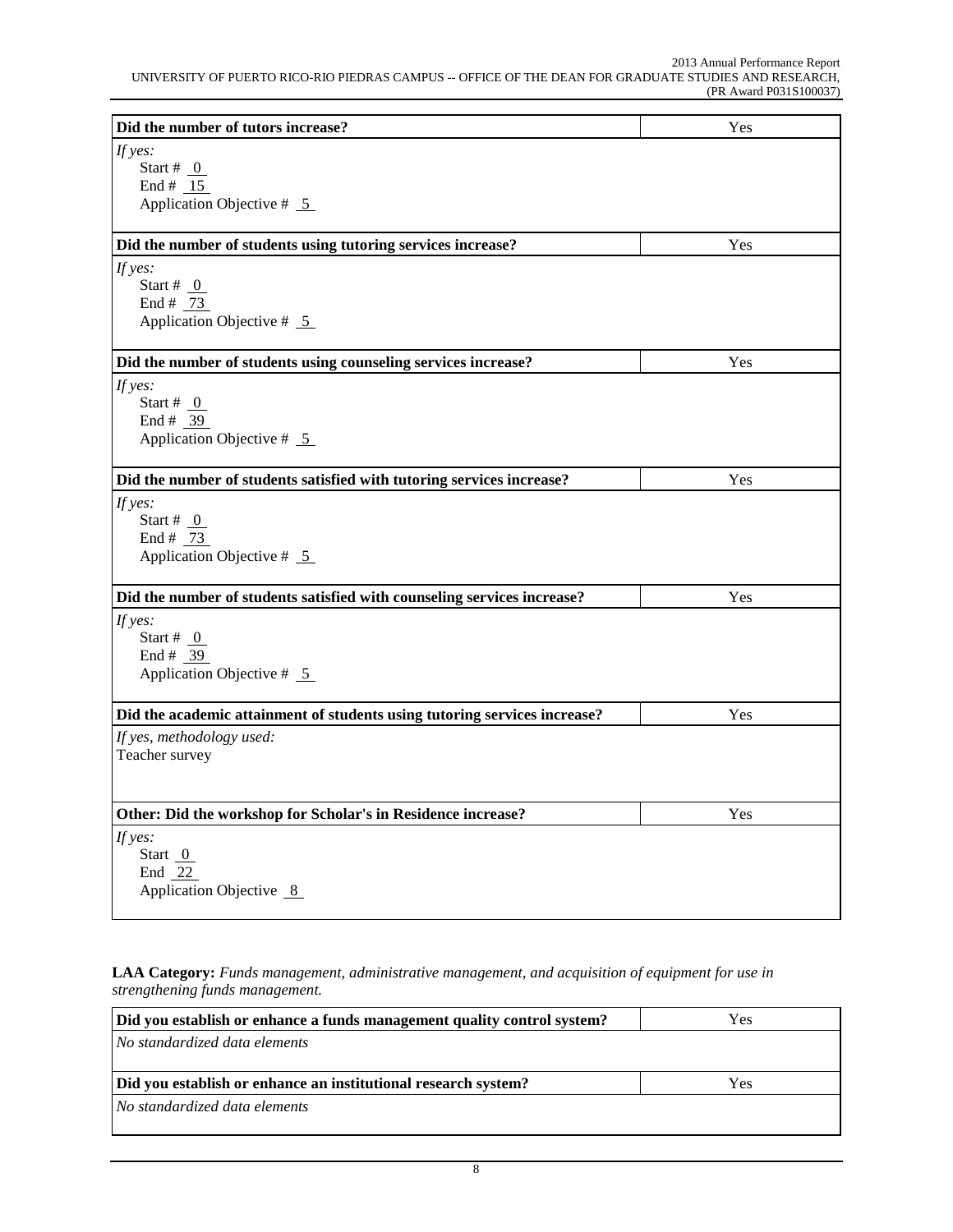## **Focus Area: Academic Quality Outcomes**

This section depicts institutional outcomes that can be categorized in the Academic Quality focus area. Information is provided on the measures that the grantee felt were *most reflective of their activities supported by Title III/V funds* for the current reporting period. Grantees were required to answer at least two of the measures questions.

| Have the institution's educational technology infrastructure improved?                                                                                                                                                                                                                                                                                                                                                                                                                                                                                                                                                                                                                                                             | Yes |  |  |
|------------------------------------------------------------------------------------------------------------------------------------------------------------------------------------------------------------------------------------------------------------------------------------------------------------------------------------------------------------------------------------------------------------------------------------------------------------------------------------------------------------------------------------------------------------------------------------------------------------------------------------------------------------------------------------------------------------------------------------|-----|--|--|
| If yes:<br>Start Good<br>End Excellent<br>Goal 1<br>I would like to provide a brief supporting statement: The Office of Undergraduate Research has been established<br>to coordinate the development and pilot testing of: 1) a research topic database $(Y1)$ to facilitate investigation of<br>potential undergraduate research topics; 2) an electronic portal (Y2) for student access to research topics, funding<br>and general information, as well as summer research experiences and internships 3) an electronic journal (Y3) to<br>publish undergraduate student research. This office will also coordinate the development of an Undergraduate<br>Research Symposium (Y3 and Y5) to showcase student research projects. |     |  |  |
| Other, please specify: Has the number of undergraduate faculty conducting<br>research with undergraduates increased?                                                                                                                                                                                                                                                                                                                                                                                                                                                                                                                                                                                                               | Yes |  |  |
| If yes:<br>Initial # $_0$<br>Final # $\angle 23$<br>Goal 50<br>I would like to provide a brief supporting statement: In Year 3, we had a total of 23 professors actively engaged<br>in research with undergraduate students. These include our SR mentors, and the Summer experience research<br>mentors and the summer research faculty fellows.                                                                                                                                                                                                                                                                                                                                                                                  |     |  |  |
| Other, please specify: Has the number of undergraduate students engaged in<br>research increased                                                                                                                                                                                                                                                                                                                                                                                                                                                                                                                                                                                                                                   | Yes |  |  |
| If $yes:$<br>Initial $# 0$<br>Final # $209$<br>Goal 200<br>I would like to provide a brief supporting statement: A total of 209 students were actively engaged in research<br>activities. These include students in the SR program, summer experience, other undergraduate students working<br>with faculty that received our summer research fellowships. Of the total of Y3, 81% of the undergraduate students<br>participated in our First Research symposium sponsored by Title V funds.                                                                                                                                                                                                                                       |     |  |  |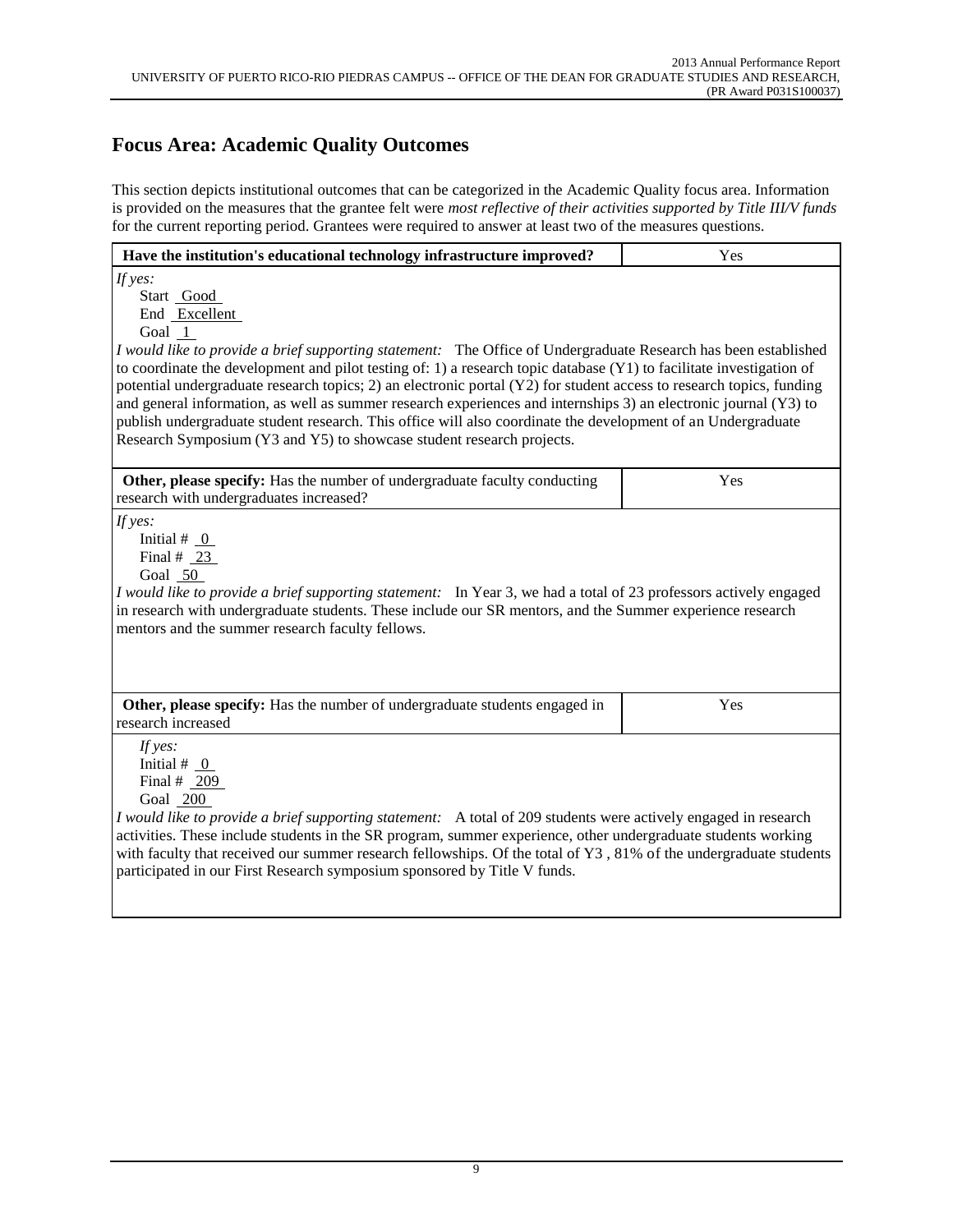### **Section 4: Project Status**

Continued funding requires evidence of substantial progress towards meeting the activity objectives. Below is a list of objectives for each activity carried out over the current reporting period of the grant.

**ACTIVITY:** Strengthening UPR-RP through Development of a Research-Based Academic Culture

### **Narrative Supporting Completed Objectives**

Below are statements with data and references to goals stated in the grant application as appropriate to document the objectives that were "completed" during each year of the grant.

| <b>Activity Objective(s)</b>                                                                                                                                                                                                                                            | <b>Evidence of Completion</b>                                                                                                                                                                                                                                                                                                                                          |
|-------------------------------------------------------------------------------------------------------------------------------------------------------------------------------------------------------------------------------------------------------------------------|------------------------------------------------------------------------------------------------------------------------------------------------------------------------------------------------------------------------------------------------------------------------------------------------------------------------------------------------------------------------|
| By September 2013, the number of UPR-RP's College<br>of Education faculty actively participating in research<br>increased over the 2009 baseline by 50%. Fall 2009<br>baseline = 29 of 183 (16%) College of Education faculty<br>conducting research.                   | A total of 82 professors participated in our faculty research initiatives form CE. This<br>constitutes a 45% of the number of professors conducting research in the CE when<br>compared to the 2009 baseline. The percentage has increased to 55% of the CE<br>faculty engaged in research.                                                                            |
|                                                                                                                                                                                                                                                                         | A total of 64 CE faculty members participated in the 3 interdisciplinary research<br>projects held in the College of Education. This constitutes a 36% of 2009 baseline of<br>183 faculty members, which is a significant and encouraging improvement from<br>previous years prior to our Title V grant.                                                               |
| By September 2013, the number of UPR-RP Education<br>undergraduate students actively participating in research<br>increased by 30 % over the 2009 baseline. Fall 2009<br>baseline = $14$ of 3,252 (less that .05%) undergrad<br>Education students conducting research. | A total of 254 undergraduates from Education engaged in research activities<br>sponsored by our initiatives. This increase is 7% more than the baseline of 0.05%<br>previously reported in 2009. A significant number of Education undergraduates<br>participated in several research workshops, summer research experience and our<br>Scholar's in Residence program. |
| By Sept. 2013, the number of proposals submitted to<br>funding agencies has increased by 20% over 2009<br>baseline of 186.                                                                                                                                              | A total of 664 proposals from 2010 September 2013 were submitted for several<br>funding agencies. This is an increase of 28% over the 2009 baseline reported. We<br>expect a continuous and robust response of grant-writing and successful funding for<br>next year 2014 and beyond.                                                                                  |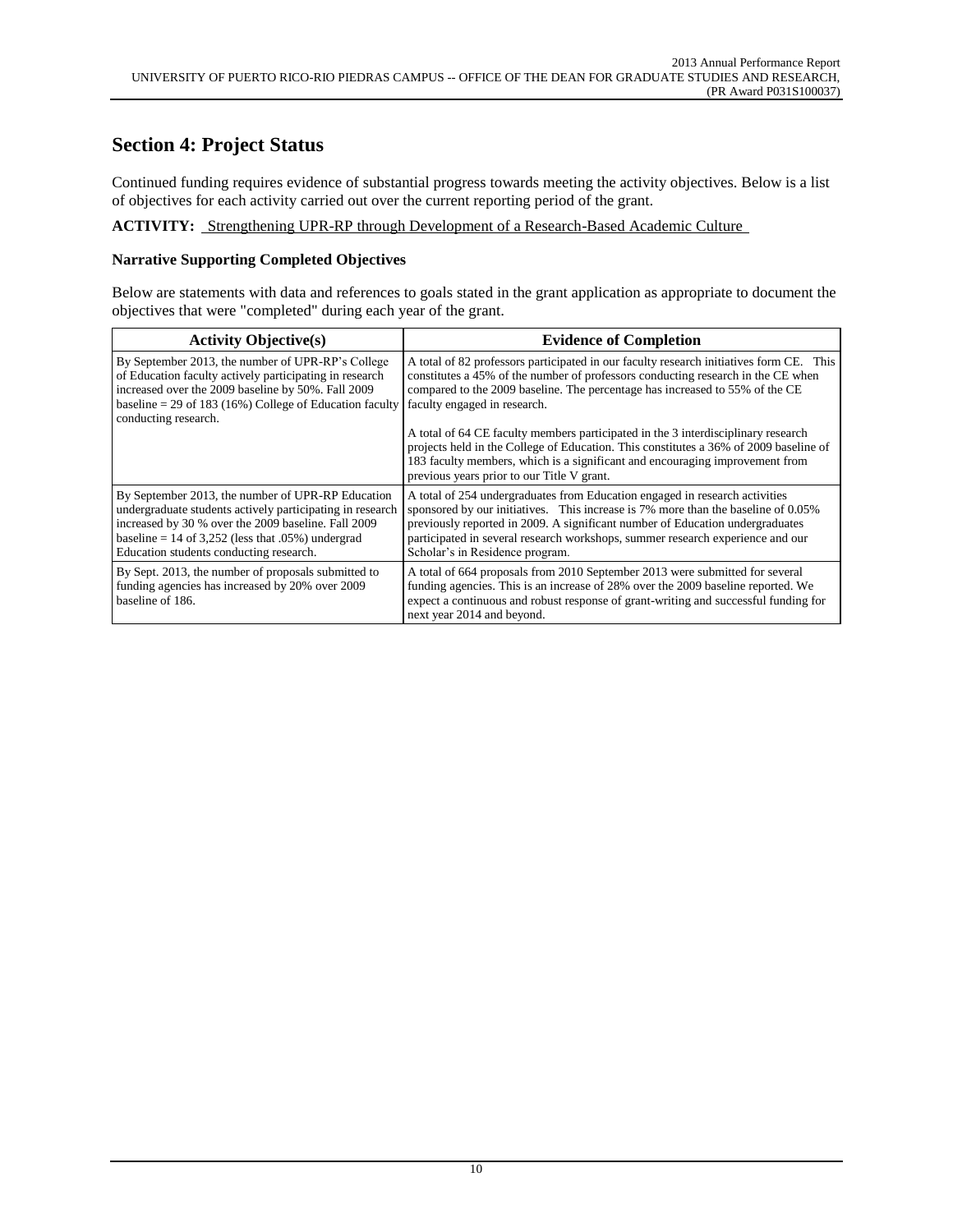| Column 1                 | Column <sub>2</sub>                                           | Column 3             | Column 4            | Column 5                                  | Column 6                           | Column <sub>7</sub>                        | Column 8        |
|--------------------------|---------------------------------------------------------------|----------------------|---------------------|-------------------------------------------|------------------------------------|--------------------------------------------|-----------------|
| <b>Budget Categories</b> | <b>Carryover</b><br><b>Balance from</b><br><b>Previous FY</b> | <b>Actual Budget</b> | <b>Expenditures</b> | <b>Non-Federal</b><br><b>Expenditures</b> | <b>Carryover</b><br><b>Balance</b> | <b>Next Year's</b><br><b>Actual Budget</b> | Changes $(Y/N)$ |
| Personnel                | 25477.72                                                      | 210960.00            | 205219.02           | 0.00                                      | 31218.70                           | 212864.00                                  | Yes             |
| Fringe Benefits          | 9799.69                                                       | 71726.00             | 56414.40            | 0.00                                      | 25111.29                           | 72374.00                                   | Yes             |
| Travel                   | 708.50                                                        | 11500.00             | 6569.64             | 0.00                                      | 5638.86                            | 11500.00                                   | Yes             |
| Equipment                | 0.00                                                          | 79380.00             | 54380.00            | 0.00                                      | 25000.00                           | 95104.00                                   | Yes             |
| <b>Supplies</b>          | 25.89                                                         | 17250.00             | 14527.00            | 0.00                                      | 2748.89                            | 17250.00                                   | Yes             |
| Contractual              | 23357.82                                                      | 40175.00             | 23852.20            | 0.00                                      | 39680.62                           | 35175.00                                   | Yes             |
| Construction             | 53000.00                                                      | 0.00                 | 0.00                | 0.00                                      | 53000.00                           | 0.00                                       | Yes             |
| Other                    | 8325.34                                                       | 143925.00            | 151000.55           | 0.00                                      | 1249.79                            | 50000.00                                   | Yes             |
| Endowment                | 100000.00                                                     | 50000.00             | 0.00                | 0.00                                      | 150000.00                          | 128925.00                                  | Yes             |
| <b>Total</b>             | 220694.96                                                     | 624916.00            | 511962.81           | 0.00                                      | 333648.15                          | 623192.00                                  |                 |

## **Section 4: Budget Summary**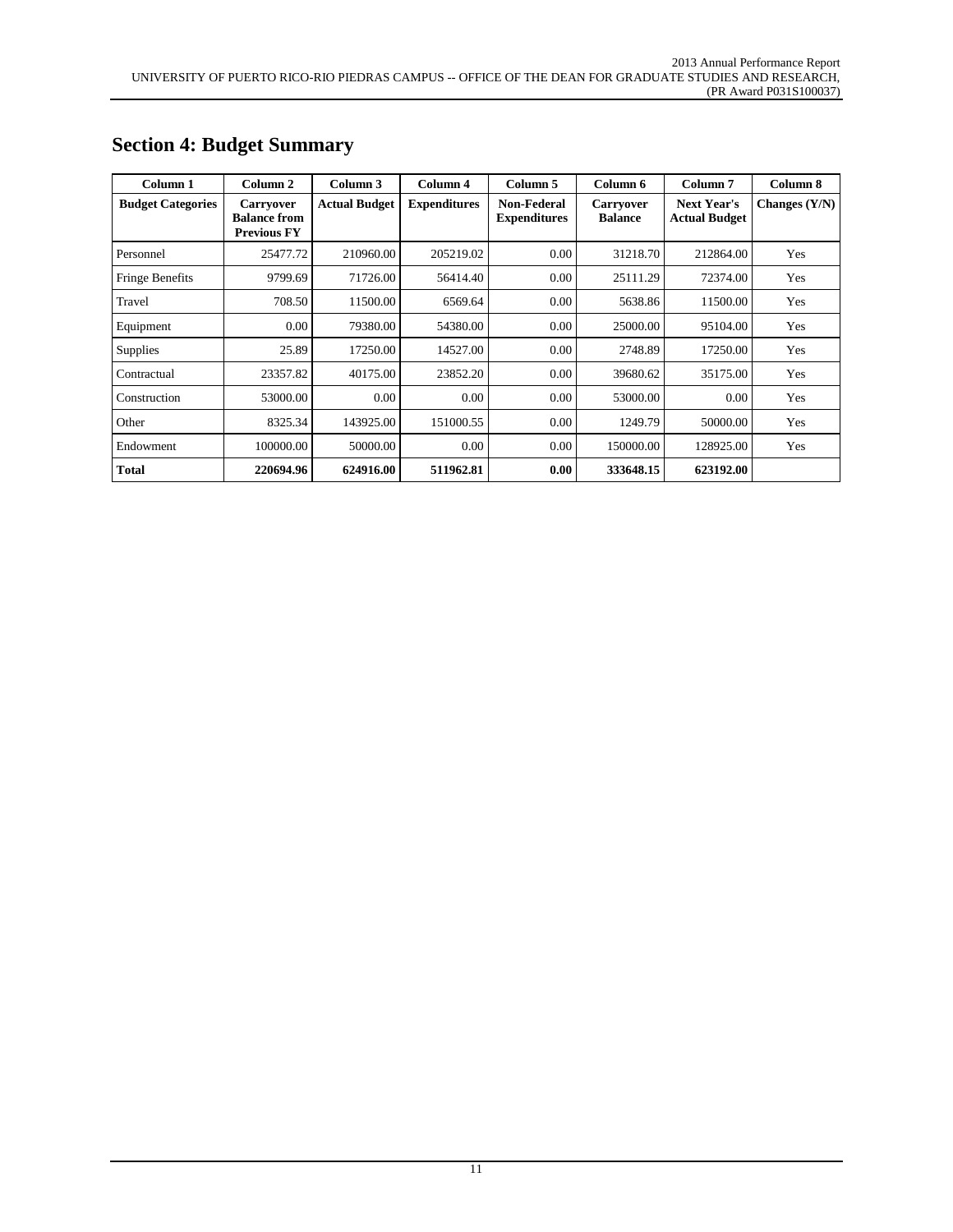# **Section 4: Line Item Budget Narrative**

This section provides an explanation of how funds will be expended as a result of in each of the selected line item categories.

### **Personnel**

The carryover of \$31,218.70 in the budget assigned to the personnel line item will cover the salary adjustments of the project employees that have higher salaries assigned by the Institution. It will also cover the part time hourly support personnel staff needed in order to accomplish performance objectives of year 4.

#### **Fringe Benefits**

In this line item there is a carryover of \$25,111.29. This amount will be used for the fringe benefits of additional support staff for year 4.

### **Travel**

This line item originally had \$11,500 assigned. Carryover of \$5,638.86 will be used to supplement travel expenses for our academic coordinators to attend workshops and/or conferences of the Department of Education for Y4.

#### **Equipment**

Approval from our program officer to carryover of \$25,000 to the equipment budget line will be used for the creation of our new Undergraduate Research and creative work center.

#### **Supplies**

A carryover of \$2,748.89 will be used to purchase the necessary materials for the Summer Research Institutes, Seminars, Workshops, and Mentoring initiatives. In addition, due to the success of our first research symposium, the institution is sponsoring a second Symposium in April 3-4, 2014. We will utilize these carryover funds to support this activity and further strengthen expertise, competence and development of undergraduate research in our institution.

#### **Contractual**

The carryover of \$39,680.62 will be utilized for digitalization services, electronic journal and webpage expenses and bringing resources for the grant writing workshop that are being offered in the spring semester 2014.

#### **Construction**

The carryover of \$53,000.00 was approved by our Program officer in our change of objective request. Intense efforts from our office in order to identify a proper location for our Undergraduate Research Center has experienced challenges. Specifically, we have been unable to find a location within campus that best suits our programmatic needs and the needs of our undergraduate community. At the present time, our Interim Chancellor is evaluating a space proposal submitted by our office. We expect this matter to be resolved by early next year.

#### **Endowment**

A carryover of \$150,000.00 in the endowment budget line is transferred into our Y4 budget. We have submitted for the approval of our Program officer a change of objective for this budget line item. As presented in our report during the site visit from USDE Title V officers in September, we proposed to utilize these funds to support and develop the initiatives as part of the Undergraduate Research Center. Specifically, we suggest that this effort will foster interdisciplinary research and strengthen the institution's capacity to obtain research funds.

#### **Other**

The total allocated amount of \$143,925.00 with a carryover of \$1,249.79 that will be used to further our project's development.